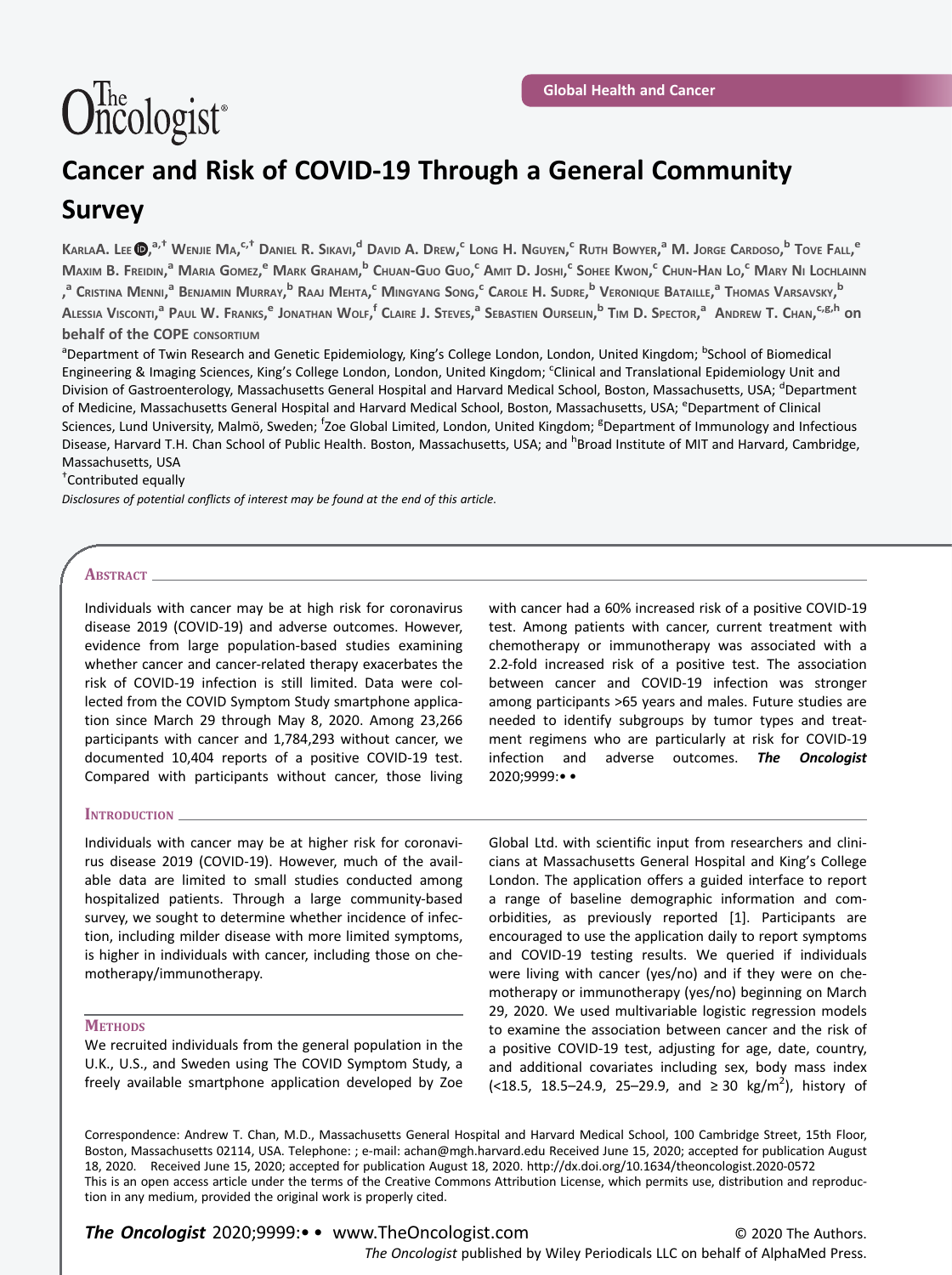diabetes, heart disease, lung disease, kidney disease, and current smoking status (each yes/no). We separately analyzed the risk associated with chemotherapy or immunotherapy for a positive COVID-19 test among individuals with cancer. Two-sided  $p$  values <.05 were considered statistically significant. All analyses were performed using R 3.6.1 (Vienna, Austria).

#### **RESULTS**

Through May 8, 2020, 1,807,559 participants provided demographic and longitudinal symptom and testing information. Compared with individuals without cancer, those with cancer were older, more frequently male, and more commonly overweight or obese, among other comorbidities (Table 1). They were more likely to use several common medications and have health problems requiring them to stay at home. Among 23,266 individuals with cancer and 1,784,293 without cancer, we documented 155 and 10,249 reports of a positive COVID-19 test, respectively (Table 2). Compared with individuals without cancer, those with cancer had a 60% increased risk of a positive COVID-19 test (adjusted odds ratio [aOR]: 1.60; 95% confidence interval (CI): 1.36–1.88). The association between cancer and a positive COVID-19 test was stronger among participants older than 65 years (aOR: 1.93; 95% CI: 1.51–2.46) compared with younger participants (aOR: 1.32; 95% CI: 1.06–1.64; P<sub>interaction</sub> < .001) and among males (aOR: 1.71; 95% CI: 1.36–2.15) compared with females (aOR: 1.43; 95% CI: 1.14–1.79;  $P_{interaction} = .02$ ). The risk estimates did not significantly differ according to race (white: aOR: 1.84; 95% CI: 1.52–2.23; nonwhite: aOR: 2.08; 95% CI: 1.05–4.12;  $P_{interaction}$  = .85). Additional adjustment for education and income as surrogates for socioeconomic status did not materially change the associations. Chemotherapy or immunotherapy was associated with a twofold increased risk of a positive COVID-19 test (aOR: 2.22; 95% CI: 1.68–2.94). An increased risk of hospitalization due to COVID-19 was associated with a cancer diagnosis (aOR: 2.47; 95% CI: 2.22–2.76) and chemotherapy/immunotherapy (aOR: 4.16; 95% CI: 2.50–4.95). Using a validated symptom-based prediction model for COVID-19 [2], the aOR for predicted COVID-19 was 1.32 (95% CI: 1.22–1.42) for those with cancer and 1.55 (95% CI: 1.33–1.79) for those on chemotherapy/immunotherapy. The symptoms were somewhat less prominent in patients with cancer (data not shown).

#### **DISCUSSION**

Among >1.8 million participants, we found that individuals living with cancer had a 60% increased risk of a positive COVID-19 test or hospitalization with COVID-19, with greater risks for older individuals or those receiving anticancer therapies. Prior studies have shown that individuals with cancer make up a disproportionate share of poorer COVID-19 outcomes [3–6], including death. However, these studies had small sample sizes and are largely based on hospitalized patients, capturing the most severe cases. Individuals living with cancer also tend to be older with greater comorbidities that predispose to hospitalization and adverse events.

A retrospective cohort study with 1,035 COVID-19– positive patients with cancer in the U.S., Canada, and Spain reported high 30-day all-cause mortality [7]. This study also demonstrated numerically higher rates of death outside the intensive care unit in patients with active cancer, with the reverse pattern seen for those in remission. A prospective cohort study reported that COVID-19 mortality in 800 U.K. based patients with cancer was principally related to advancing age and the presence of other noncancer comorbidities, but not recent anticancer treatment [8]. Our results from a large, community-based sample support that incidence of infection, including milder disease with more limited symptoms, is also higher in individuals with cancer.

Our study was limited by the use of self-reported information collected from individuals who used smartphone devices, thereby under-representing those without smartphones. COVID-19 testing was not based on uniform screening. However, shortages of polymerase chain reaction–based testing kits in both the U.K. and the U.S. early in the pandemic did not make such an approach feasible. Additionally, we had limited data on specific tumor types and treatment regimen. We are planning future studies collecting more detailed information from individuals with cancer with linkage to other data sources.

#### **CONCLUSION**

Within a large population-based sample that encompassed more than 20,000 patients with cancer, we demonstrated a significantly increased risk of COVID-19 infection among patients with cancer, which was greater among older and male individuals. Treatment with chemotherapy or immunotherapy was associated with increased risk of infection.

#### **ACKNOWLEDGMENTS**

We thank the more than 3 million contributing citizen scientists who have downloaded the COVID Symptom Study, including participants of cohort studies within the COronavirus Pandemic Epidemiology (COPE) Consortium. We also thank the investigators of the cohort studies enrolled in the COPE Consortium; the MGH Clinical and Translational Epidemiology Unit Clinical Research Coordination team; Sophie Papa, Paul Nathan, and Heather Shaw for development of cancer-related questions; the staff of Zoe Global Ltd for providing technical support for the app; and Stand Up to Cancer for their assistance in media and social media outreach. Zoe provided in-kind support for all aspects of building, running, and supporting the app and service to all users worldwide. King's College of London investigators (K.A.L., C.J.S., T.D.S.) were supported by the Wellcome Trust and EPSRC (WT212904/Z/18/Z, WT203148/Z/16/Z, T213038/Z/18/Z), the NIHR GSTT/KCL Biomedical Research Centre, MRC/BHF (MR/M016560/1), and the Alzheimer's Society (AS-JF-17-011). A.T.C. is the Stuart and Suzanne Steele MGH Research Scholar and Stand Up to Cancer scientist. The Massachusetts Consortium on Pathogen Readiness (MassCPR) and Mark and Lisa Schwartz also supported

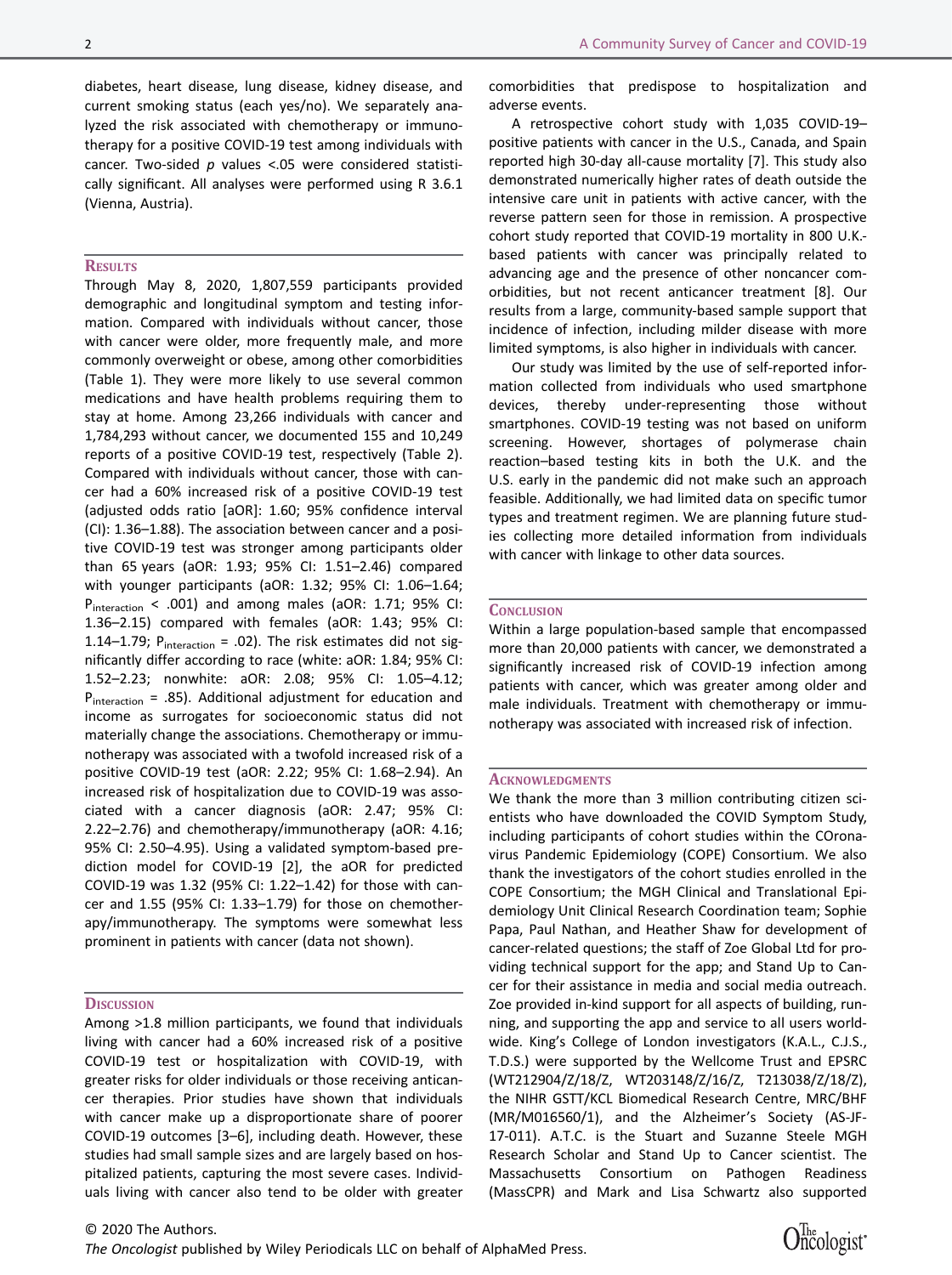MGH investigators (W.M., D.R.S., A.T.C.). Support was also received from the Swedish Foundation for Strategic Research (LUDC-IRC 15-0067), the Swedish Heart-Lung Foundation, and the Swedish research Council. In the U.K., the App Ethics has been approved by KCL ethics Committee REMAS ID 18210, review reference LRS-19/20-18210, and all subscribers provided consent. In the U.S, ethics approval was provided by the Human Research Committee at Mass General Brigham. In Sweden, ethics approval for the study was provided by the central ethics committee (DNR 2020-01803). Data collected in the app are being shared with other health researchers through the NHS-funded Health Data Research U.K. (HDRUK)/SAIL consortium, housed in the U.K. Secure e-Research Platform (UKSeRP) in Swansea. Anonymized data collected by the symptom tracker app can be shared with bonafide researchers via

#### REFERENCES.

1. Drew DA, Nguyen LH, Steves CJ et al. Rapid implementation of mobile technology for realtime epidemiology of COVID-19. Science 2020; 368:1362–1367.

2. Menni C, Valdes AM, Freidin MB et al. Realtime tracking of self-reported symptoms to predict potential COVID-19. Nat Med 2020;26: 1037–1040.

3. Dai M, Liu D, Liu M et al. Patients with cancer appear more vulnerable to SARS-CoV-2: A multicenter study during the COVID-19 outbreak. Cancer Discov 2020;10:783–791.

4. Liang W, Guan W, Chen R et al. Cancer patients in SARS-CoV-2 infection: A nationwide analysis in China. Lancet Oncol 2020;21:335–337.

**DISCLOSURES** 

financial relationships.

5. Miyashita H, Mikami T, Chopra N et al. Do patients with cancer have a poorer prognosis of COVID-19? An experience in New York City. Ann Oncol 2020;31:1088–1089.

6. Robilotti EV, Babady NE, Mead PA et al. Determinants of COVID-19 disease severity in patients with cancer. Nat Med 2020;26: 1218–1223.

7. Kuderer NM, Choueiri TK, Shah DP et al. Clinical impact of COVID-19 on patients with cancer (CCC19): A cohort study. Lancet 2020;395: 1907–1918.

8. Lee LYW, Cazier JB, Starkey T et al. COVID-19 mortality in patients with cancer on chemotherapy or other anticancer treatments: A prospective cohort study. Lancet 2020;395:1919–1926.

HDRUK, provided the request is made according to their protocols and is in the public interest (see https:// healthdatagateway.org/detail/9b604483-9cdc-41b2-b82c-14ee3dd705f6). U.S. investigators are encouraged to coordinate data requests through the COPE Consortium (www. monganinstitute.org/cope-consortium). Data updates can

be found at https://covid.joinzoe.com.

inventor/patent holder; (SAB) Scientific advisory board

David A. Drew: Zoe Global Ltd. (RF); Jonathan Wolf: Zoe Global Ltd. (E, OI); Tim D. Spector: Zoe Global Ltd. (C/A); Andrew T. Chan: Zoe Global Ltd. (RF). The other authors indicated no

(C/A) Consulting/advisory relationship; (RF) Research funding; (E) Employment; (ET) Expert testimony; (H) Honoraria received; (OI) Ownership interests; (IP) Intellectual property rights/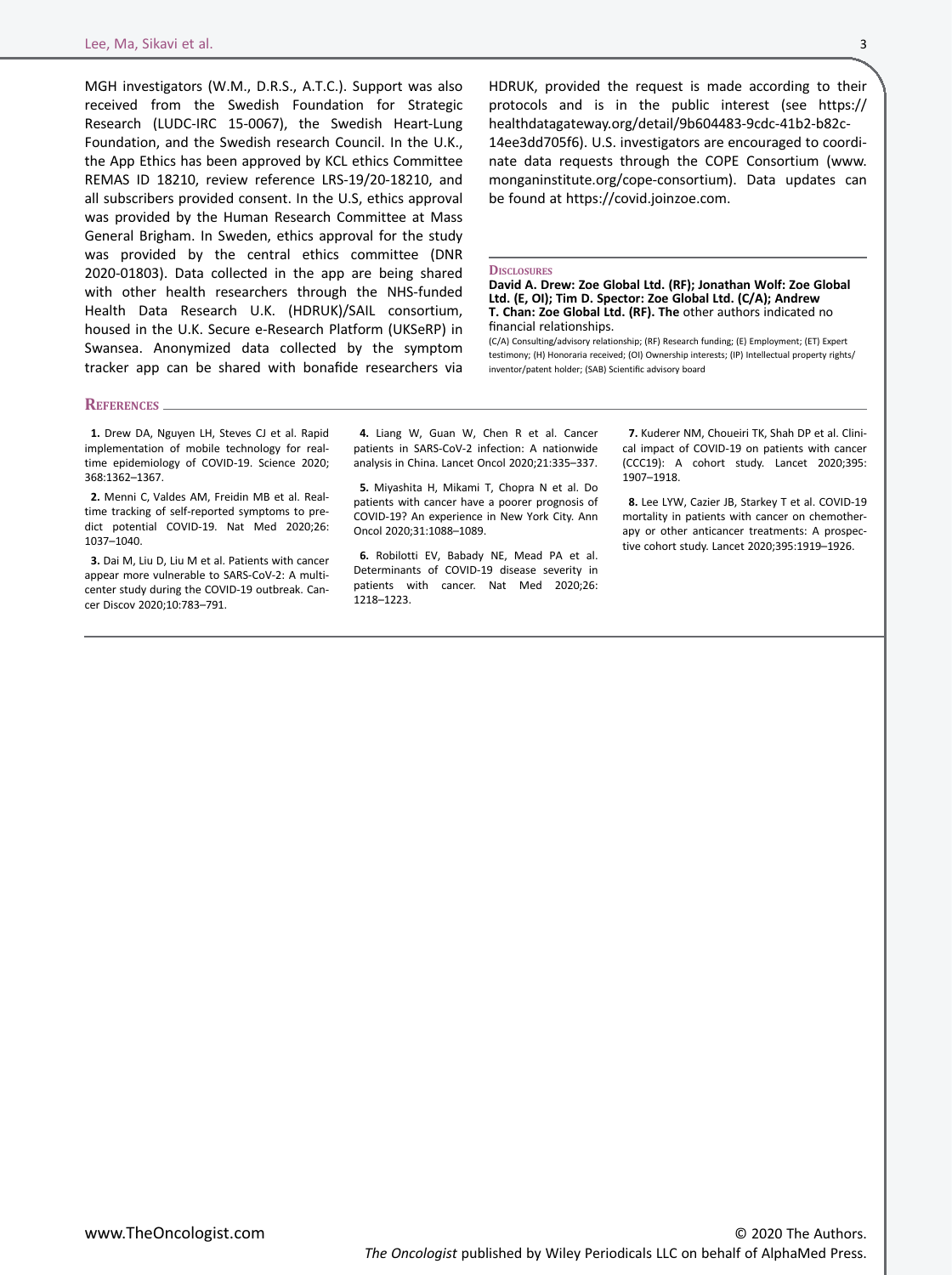Table 1. Baseline characteristics of participants according to cancer history and chemotherapy or immunotherapy

|                               | Cancer, %              |                      | Chemotherapy/immunotherapy, % |                     |
|-------------------------------|------------------------|----------------------|-------------------------------|---------------------|
| <b>Characteristics</b>        | No $(n = 1, 784, 293)$ | Yes ( $n = 23,266$ ) | No ( $n = 1,802,655$ )        | Yes ( $n = 4,904$ ) |
| Country                       |                        |                      |                               |                     |
| U.K.                          | 81.6                   | 77.1                 | 81.5                          | 75.1                |
| <b>U.S.</b>                   | $11.8\,$               | 18.3                 | 11.9                          | 19.7                |
| Sweden                        | 6.6                    | 4.7                  | 6.6                           | $5.2$               |
| Age group, years              |                        |                      |                               |                     |
| $< 25$                        | 15.5                   | 0.9                  | 15.3                          | $1.8\,$             |
| $25 - 34$                     | 14.1                   | $1.0\,$              | 14.0                          | 1.7                 |
| $35 - 44$                     | $17.0\,$               | 3.9                  | 16.9                          | 5.9                 |
| $45 - 54$                     | 18.9                   | 10.7                 | 18.8                          | 14.8                |
| $55 - 64$                     | 17.3                   | 23.1                 | 17.4                          | 23.4                |
| $\geq 65$                     | 17.2                   | 60.3                 | 17.6                          | 52.5                |
| Male sex                      | 42.7                   | 55.2                 | 42.9                          | 45.8                |
| Ethnicity                     |                        |                      |                               |                     |
| Hispanic                      | 5.9                    | $3.5\,$              | 5.9                           | 4.4                 |
| Non-Hispanic                  | 90.2                   | 93.3                 | 90.2                          | 91.7                |
| Prefer not to say             | 3.9                    | 3.3                  | 3.9                           | 3.9                 |
| Race                          |                        |                      |                               |                     |
| White                         | 93.6                   | 95.6                 | 93.7                          | 94.9                |
| Black                         | $1.4\,$                | $1.0\,$              | $1.4\,$                       | $1.1\,$             |
| Asian                         | 2.5                    | $1.7\,$              | 2.5                           | 2.0                 |
| Other                         | 2.0                    | 1.2                  | 2.0                           | 1.4                 |
| Prefer not to say             | 0.4                    | 0.4                  | 0.4                           | 0.5                 |
| Body mass index group         |                        |                      |                               |                     |
| $<18.5\,$                     | 6.5                    | 3.3                  | 6.4                           | 4.1                 |
| 18.5-24.9                     | 40.4                   | 37.0                 | 40.3                          | 38.7                |
| $25 - 29.9$                   | 31.1                   | 36.5                 | 31.2                          | 33.8                |
| $\geq 30$                     | 22.0                   | 23.2                 | 22.0                          | 23.3                |
| Comorbidities                 |                        |                      |                               |                     |
| <b>Diabetes</b>               | 4.0                    | $10.2\,$             | 4.1                           | $10.3\,$            |
| Heart disease                 | 3.4                    | 12.6                 | 3.5                           | 10.6                |
| Lung disease                  | 12.1                   | 17.1                 | 12.1                          | 18.4                |
| Kidney disease                | $0.8\,$                | $4.5\,$              | 0.9                           | 4.8                 |
| Smoking status                |                        |                      |                               |                     |
| Never                         | 70.8                   | 61.6                 | 70.7                          | 63.7                |
| Past                          | 20.2                   | 33.2                 | 20.4                          | 31.4                |
| Current                       | 9.0                    | 5.3                  | 8.9                           | $5.0$               |
| Limited mobility <sup>a</sup> | $7.1\,$                | 40.9                 | 7.4                           | 64.1                |
| Medication use                |                        |                      |                               |                     |
| Immunosuppressantsb           | $3.5\,$                | 16.3                 | $3.5\,$                       | 43.7                |
| ACE inhibitor                 | 7.3                    | 17.1                 | 7.4                           | 15.4                |
| Aspirin                       | 4.8                    | 16.3                 | 4.9                           | 17.5                |
| <b>NSAIDs</b>                 | $7.4$                  | 10.8                 | $7.5$                         | 10.8                |

(continued)

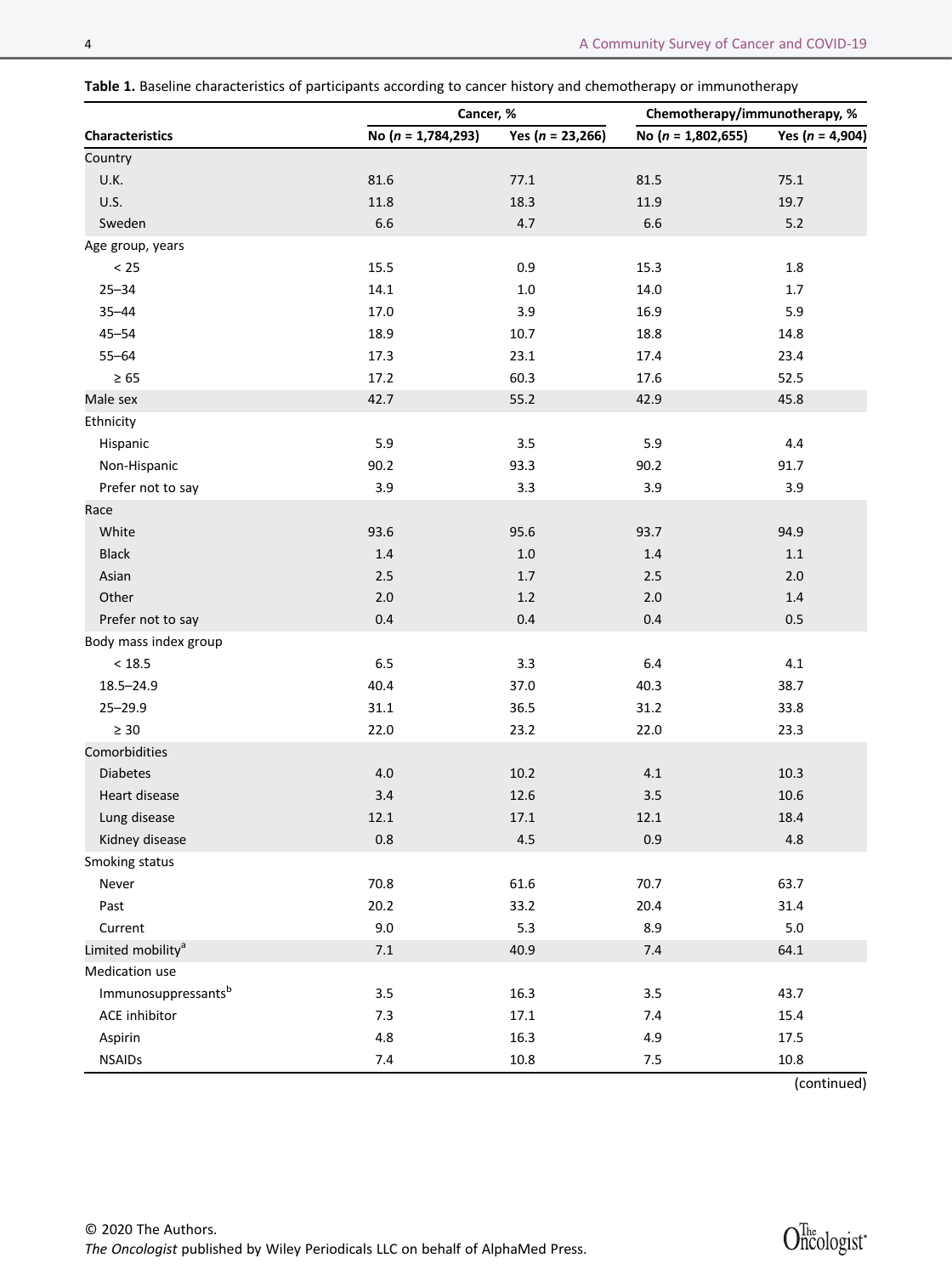# Table 1. (continued)

|                                            | Cancer. %              |                    | Chemotherapy/immunotherapy, % |                     |
|--------------------------------------------|------------------------|--------------------|-------------------------------|---------------------|
| <b>Characteristics</b>                     | No ( $n = 1,784,293$ ) | Yes $(n = 23,266)$ | No ( $n = 1,802,655$ )        | Yes ( $n = 4,904$ ) |
| Interaction with individuals with COVID-19 |                        |                    |                               |                     |
| <b>No</b>                                  | 87.0                   | 93.2               | 87.1                          | 94.5                |
| Yes, suspected                             | 9.5                    | 4.8                | 9.4                           | 3.8                 |
| Yes, documented                            | 3.5                    | 2.0                | 3.5                           | 1.7                 |
| Frontline health care worker               | 7.2                    | 2.8                | 7.1                           | 2.1                 |

Proportions are calculated based on the total number of participants with available data.

History of cancer, uses of aspirin and NSAIDs, and smoking status have been queried since launch in the U.S. and Sweden and since March 29, 2020, in the U.K.

almmunosuppressant medications including steroids, methotrexate, biologics were asked.

<sup>b</sup> Limited mobility was asked as "In general, do you have any health problems that require you to stay at home?"

Abbreviations: ACE, angiotensin-converting enzyme; COVID-19, coronavirus disease 2019; NSAIDs, nonsteroidal anti-inflammatory drugs.